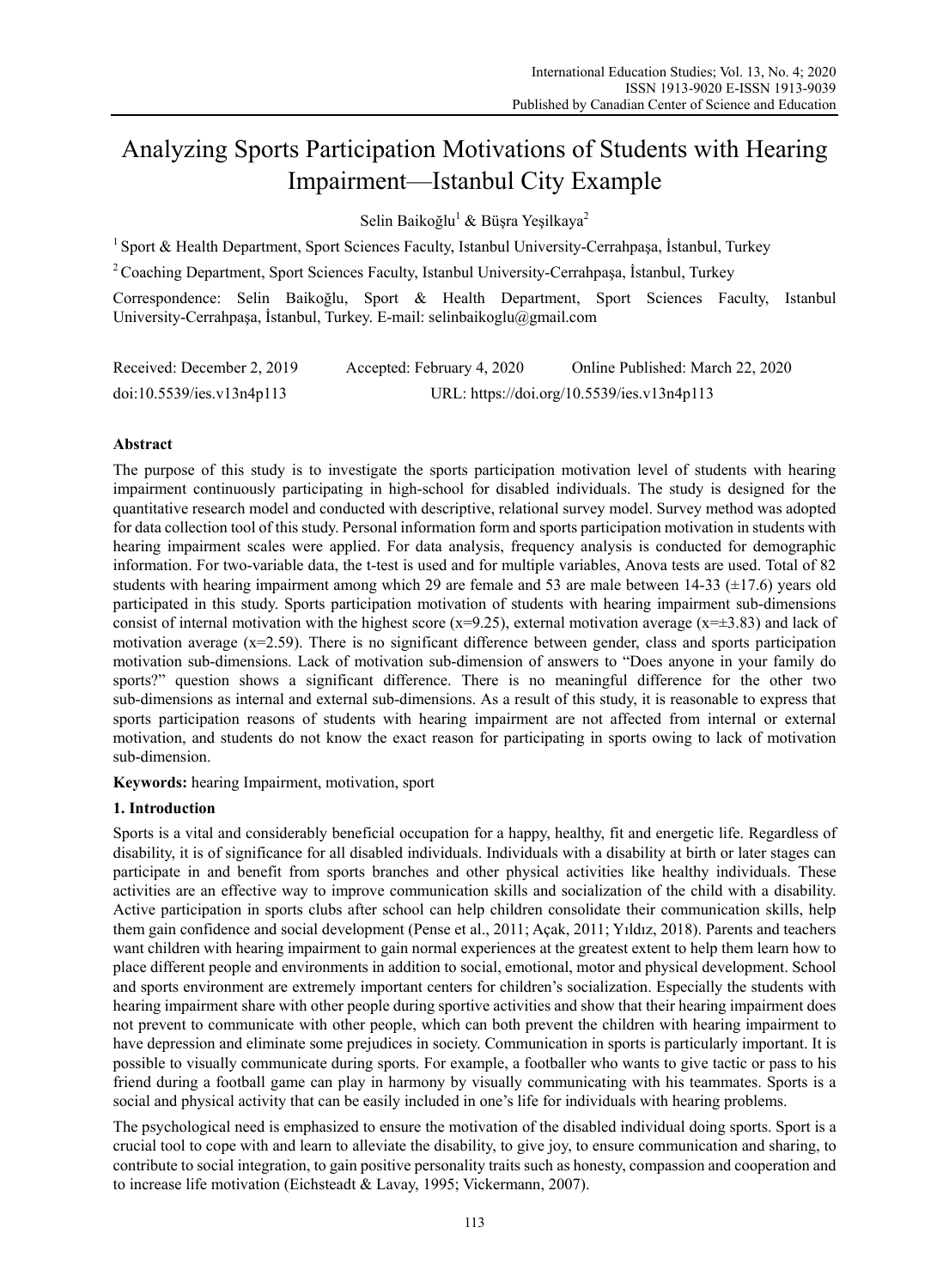Above we have mentioned the outcomes of sports for individuals with hearing impairment and we have specified the purpose of this study accordingly. The hypothesis of this study is to investigate the motivation reasons for students with hearing impairment to participate in sports.

# **2. Method**

The method section of this study includes the study model, data collection method, study group, data collection instruments used in this study and the analysis of the obtained data.

# *2.1 Research Method*

This study is conducted based on correlational survey model to determine the relationship between two or more variables or existence and/or level of any change (Karasar, 2012).

# *2.2 Study Group*

The study group consisted of individuals with hearing impairment regularly attending to private high-schools in Istanbul city. Total of 82 voluntary individuals with 53 male and 29 female between 14-23 years old participated in this study.

# *2.3 Data Collection Tools*

In this study, a personal information form and the Inventory of Sports Participation Motivation of Individuals with Disability were used.

# *2.4 Personal Information Form*

The personal information form is developed to gather demographic information such as age, gender, whether any family member is in sports.

# *2.5 The Inventory of Sports Participation Motivation of Individuals with Disability Scale (EBSKMÖ)*

To measure the motivation reasons for sports participation, the sports participation motivation of individuals with disability scale developed by Tekkurşun et al. (2018) was applied. This instrument consisted of 22 items and 3 sub-dimensions. Sub-dimensions were internal motivation, external motivation and lack of motivation, respectively. The scale was designed in 5-point Likert type and had options as 1=Completely Disagree and 5=Completely Agree. The scale scores range between 1 and 5. High total scores from the scale indicated that students' sport participation motivation level was high while low scores referred to students' sport participation motivation level was low. Reliability Cronbach Alpha internal consistency of the scale was 0.98 (Tekkurşun et al., 2018).

#### *2.6 Method to Apply the Scale*

At the beginning of the study, the application of surveys started after getting the consent documents from high-school management. By considering the disability of the participants, appropriate conditions were provided for them. Study survey was distributed by the researcher. Participants received support from their educators to interpret and answer the questions while completing the survey items. Since the entire study was on a voluntary basis, individuals who do not want to participate to survey were not included.

#### *2.7 Data Analysis*

Data obtained from survey application was analyzed with SPSS package program. Demographic information and answers obtained from survey questions were recorded as the variables. For data analysis, frequency analysis is conducted for demographic information. For two-variable data, the t-test is used and for multiple variables, Anova tests are used. Significance level was accepted as p<0.05.

#### **3. Findings**

Table 1. Demographic information of participants

|                    |    | Min. | Max. | Mean | Std. Deviation |
|--------------------|----|------|------|------|----------------|
| Age                | 82 | 4    |      | 7.30 | 2.053          |
| Valid N (listwise) | 82 |      |      |      |                |

Table 1 shows the age range of 82 individuals with hearing impairment as 14-23, and the average age value was 17.3 (±2.053).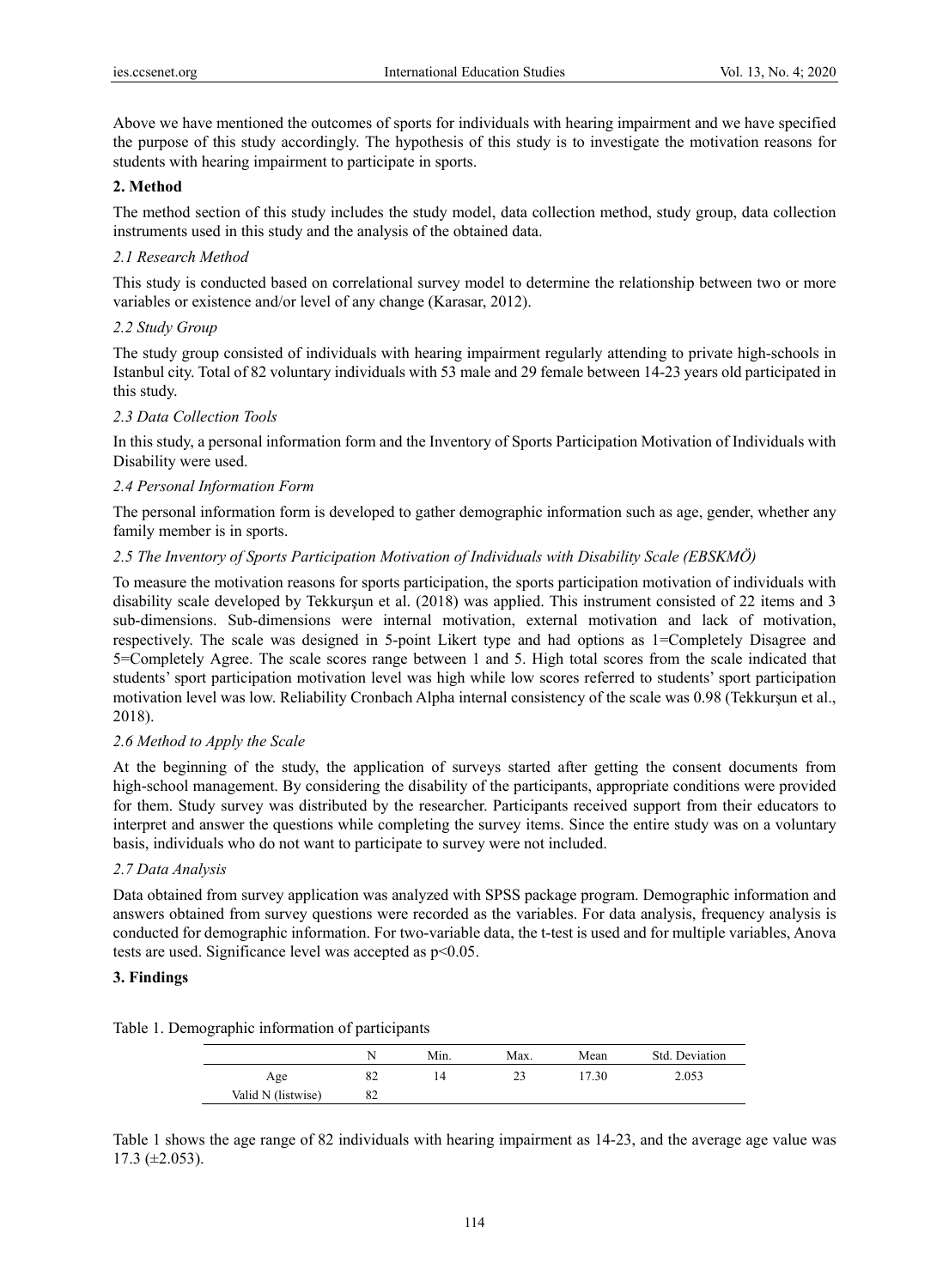|                              | Variable<br>Frequency |    | Percentage % |
|------------------------------|-----------------------|----|--------------|
| Gender                       | Man                   | 53 | 63.9         |
|                              | Woman                 | 29 | 34.9         |
|                              | High school 1         | 25 | 30.1         |
|                              | High school 2         | 24 | 28.9         |
| Class                        | High school 3         | 11 | 13.3         |
|                              | High school 4         | 22 | 26.5         |
|                              | Football              | 22 | 26.5         |
| <b>Branches</b>              | <b>Basketball</b>     | 39 | 47.0         |
|                              | Volleyball            | 21 | 25.3         |
|                              | <b>Yes</b>            | 60 | 72.3         |
| A Family Member doing sports | No                    | 22 | 26.5         |

#### Table 2. Demographic information percentage and frequency table

Table 2 shows that 63.9% of the participant students with hearing impairment were male and 34.9% were female. 30.1% were in 1<sup>st</sup> grade, 28.9% were in 2<sup>nd</sup> grade, 13.3% were in 3<sup>rd</sup> grade and 26.5% were in 4<sup>th</sup> grade of high-school. Among then, 26.5% played football, 47.0% played basketball and 25.3% played volleyball. And, 72.3% said yes to whether there is someone doing sports in the family, and 26.5% said no.

Table 3. 3 sub-dimensions of students' motivation and total score average

|                              | N |        | Mean Std. Deviation | Std. Error Mean |
|------------------------------|---|--------|---------------------|-----------------|
| Internal Motivation 84       |   | -3.820 | .963                | .105            |
| External Motivation 84 3.701 |   |        | -964                | .105            |
| Lack of Motivation 84        |   | 238    | .899                | .098            |

As seen in Table 3, internal motivation average  $(x=9.25)$ , external motivation average  $(x=\pm 3.83)$  and lack of motivation average  $(x=2.59)$  were sports participation reasons for students with hearing impairment respectively.

|  | Table 4. 3 sub-dimensions' analysis for gender |  |  |
|--|------------------------------------------------|--|--|
|  |                                                |  |  |

|                            | Gender | N  | Mean  | Std. Deviation |      |
|----------------------------|--------|----|-------|----------------|------|
|                            | Male   | 53 | 3.784 | 1.030          | .731 |
| Internal Motivation        | Female | 29 | 3.862 | .852           | .716 |
|                            | Male   | 53 | 3.645 | 1.011          | .592 |
| <b>External Motivation</b> | Female | 29 | 3.765 | .880           | .577 |
|                            | Male   | 53 | 2.305 | .893           | .474 |
| Lack of Motivation         | Female | 29 | 2.448 | .792           | .459 |

Table 4 presents that there is no significant difference for t-test scores between female and male students for sports participation motivations. It can be concluded that 3 sub-dimension average scores of the scale were similar for female and male students.

Table 5. 3 sub-dimension analysis for whether there is someone doing sports in family

|            | Is there anyone<br>doing sports in<br>family? | N  | Mean  | Std. Deviation |      |
|------------|-----------------------------------------------|----|-------|----------------|------|
| Internal   | No                                            | 22 | 3.602 | .896           | .237 |
| Motivation | Yes                                           | 60 | 3.888 | .987           | .219 |
| External   | N <sub>0</sub>                                | 22 | 3.663 | .871           | .892 |
| Motivation | Yes                                           | 60 | 3.696 | 1.001          | .885 |
| Lack of    | N <sub>0</sub>                                | 22 | 2.736 | .960           | .014 |
| Motivation | Yes                                           | 60 | 2.216 | .777           | .030 |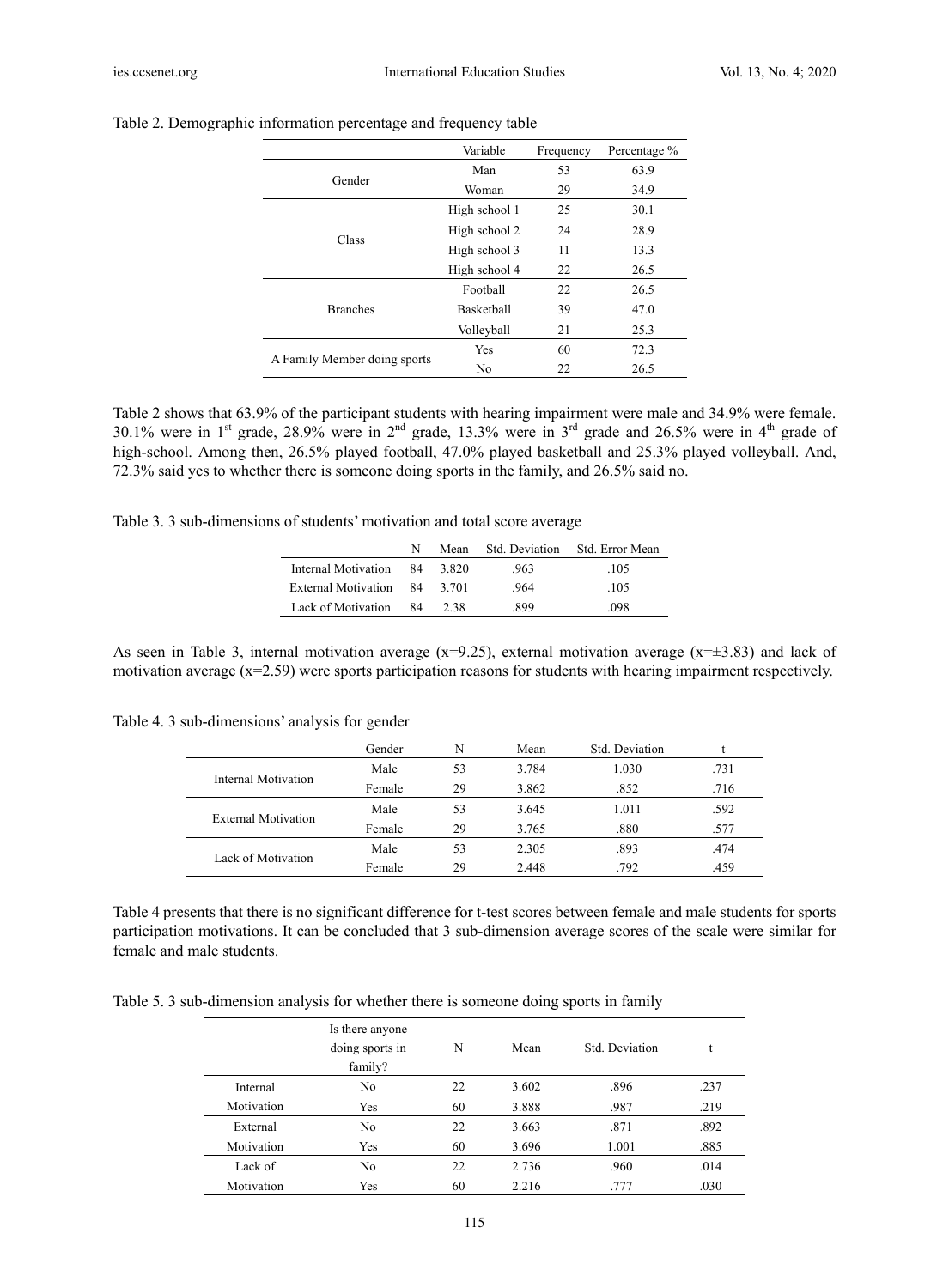There was no significant difference between internal and external motivation sub-dimensions for if there is anyone doing sports in the family question. It can be expressed that motivation average scores of students with yes and no answers were similar. Table 5 displays that there was a statistically significant difference ( $p<0.05$ ) for lack of motivation sub-dimension.

|                        |              | N  | Mean  | Std. Deviation | p    |
|------------------------|--------------|----|-------|----------------|------|
|                        | High School1 | 25 | 3.563 | 1.163          |      |
|                        | High School2 | 24 | 3.961 | .953           |      |
| Internal<br>Motivation | High School3 | 11 | 3.636 | .985           | .312 |
|                        | High School4 | 22 | 4.018 | .662           |      |
|                        | Total        | 82 | 3.812 | .966           |      |
|                        | High School1 | 25 | 3.544 | 1.289          |      |
|                        | High School2 | 24 | 3.775 | 1.040          |      |
| External               | High School3 | 11 | 4.666 | .621           | .227 |
| Motivation             | High School4 | 22 | 3.727 | .521           |      |
|                        | Total        | 82 | 3.687 | .963           |      |
|                        | High School1 | 25 | 2.600 | 1.147          |      |
| Lack of                | High School2 | 24 | 2.200 | .565           |      |
| Motivation             | High School3 | 11 | 2.309 | .922           | .163 |
|                        | High School4 | 22 | 2.272 | .680           |      |
|                        | Total        | 82 | 2.356 | .856           |      |

Table 6 analyzed students' motivation scores for classes. There was no statistically meaningful result for three sub-dimensions in the measurement tool.

# **4. Discussion**

Living as a disabled individual leads to different social problems. These challenges can be overcome by sports in social life. Regular sports activities either in certain periods or recreative with disabled individuals ensure self-sufficient, healthy and happy individuals (Koparan, 2003). A thorough literature review showed that there are limited studies on describing the reasons for starting sports for the individuals with hearing impairment. Studies mainly focus on sociologic, psychological, physiologic and physical gains of disabled individuals (Lewis & Fragala-Pinkham, 2005; Şirinkan, 2011; Taşkın, Karakoç, & Yüksek, 2015; Açak & Karademir, 2011; Işık, Kılıç, & Aksoy, 2017; Keskin et al., 2018).

This study was conducted to investigate the motivation reasons for students with hearing impairment to participate in sports. Totally 82 voluntary students in high-school for disabled individuals participated in this study. Among the students with hearing impairment (29 female, 53 male), 22 actively participated in football, 49 to basketball and 21 to volleyball.

As a result of three sub-dimension average of students' sports participation motivation, it was measured that internal motivation average score was x=3.82. Achieving a desired success, joy and satisfaction during an activity increased internal motivation. External motivation average score was  $x=\pm 3.70$  and lack of motivation average score was x=2.38. Individuals participate in sportive activities for certain reasons and these reasons could be internal or external (Li & Harmer, 1996). According to Yılmaz (2002), while internal motivation is an influential factor to be willing to participate in sports and to ensure continuity, external motivation is mainly an essential element for sports players to begin sportive activities. Demir, Barbuğa, and Küçükbezirci (2011) explored the reasons to start sports in 121 male disabled sports players and identified that the majority of disabled sports players were stimulated from internal motivation (Demir, Barbuğa, & Küçükbezirci, 2011).

It was established that motivation sub-dimension score averages for students with hearing impairment were at a similar level for gender. A similar result to our study is in Shihui et al. (2007) that examined different disabled groups and reported that motivation sources for gender variable were similar (Shihui et al., 2007).

There was no significant difference between internal and external motivation sub-dimensions for whether there is someone doing sports in the family question. It can be noticed that motivation average scores of students with yes and no answers were similar. And there was a statistically meaningful difference for lack of motivation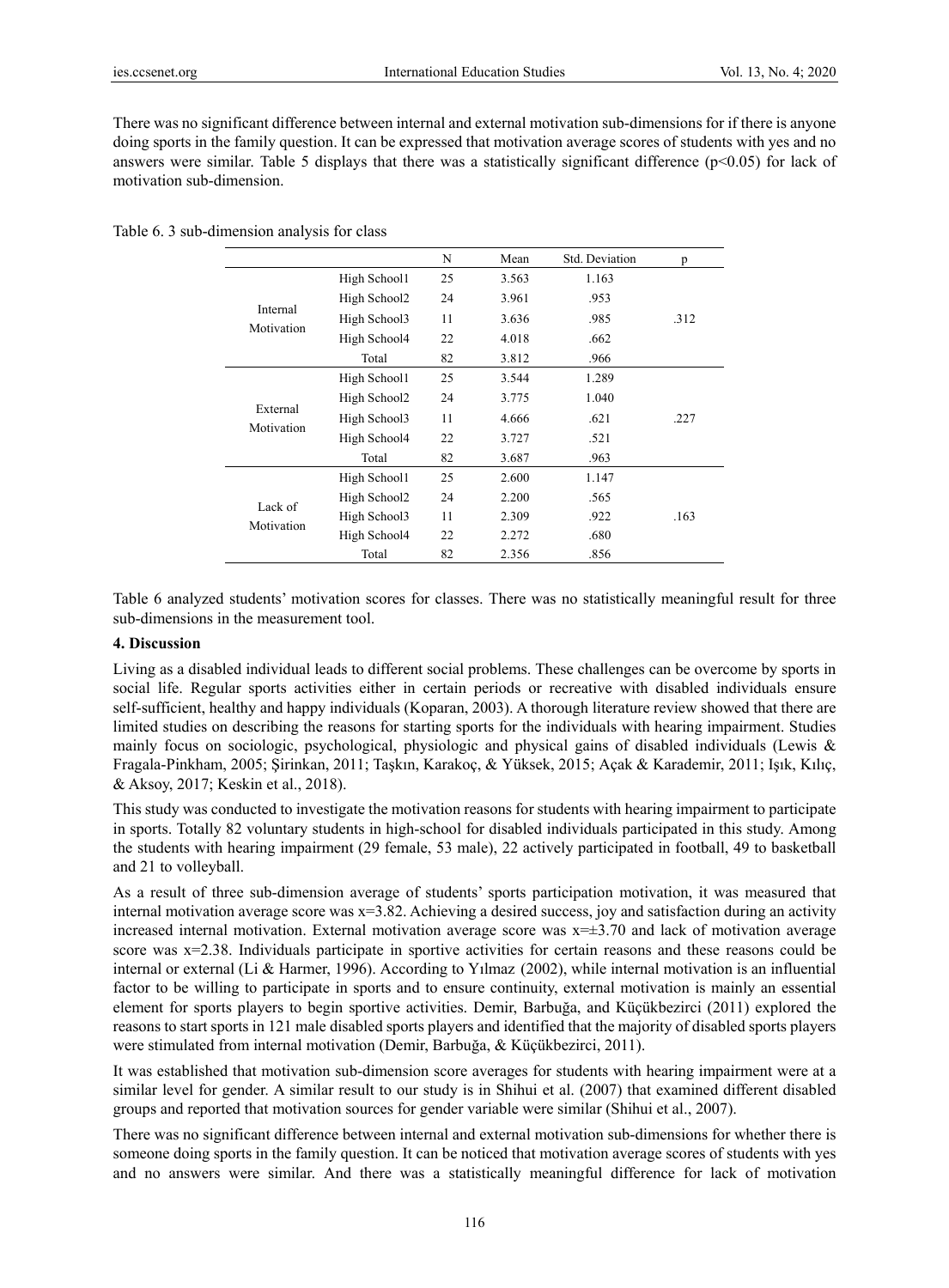sub-dimension (0.05). Lack of motivation is only defined as a lack of internal and external motivation (Filiz & Demirhan, 2018). It can be asserted that whether having an individual in the family doing sports did not affect internal and external motivation and therefore, lack of motivation sub-dimension was statistically significant. Tekkurşun-Demir and İlhan (2019) analyzed sports participation motivation of disabled individuals and reported that while there was no significant relationship between internal and external motivation sources, and age for participation motivation and sports player age variable, there was a low negative statistically significant relationship between lack of motivation dimension and sports age variable (Tekkurşun-Demir & İlhan, 2019), which is in parallel with our result.

It is reasonable to admit that this study has certain limitations. It can be understood that all students were involved in team sports. Lack of sports players in individual sports branches and being unable to analyze team and individual sports players' sport participation motivations were accepted as the limitations of this study. Another limitation was that students obviously failed to interpret abstract concepts since they had hearing impairment based on the information obtained from the school educators.

As a result of this study, it is likely to mention that sports participation reasons of students with hearing impairment are not affected from internal or external motivation, and students do not know the exact reason for participating in sports owing to high lack of motivation sub-dimension. Sportive activities within certain patterns and organizations will increase the internal and external motivation of disabled individuals and change sports into an activity that can be maintained throughout their lives by supporting physical, ethical and social developments.

#### **References**

- Açak, M. (2011). *İs*̧*itme engelli ve ı*̇*s*̧*itme engelli olmayan futbolcuların benlik saygıları ve saldırganlık du*̈*zeylerinin ı*̇*ncelenmesi* (Doktora tezi, Fırat Üniversitesi, Sağlık Bilimleri Enstitüsü, Elazığ).
- Açak, M., & Karademir, T. (2011). İşitme engelli öğrencilerin benlik saygılarının bazı değişkenlere göre incelenmesi. *İnönü Üniversitesi Eğitim Fakültesi Dergisi, 12*(2), 165-179.
- Demir, H., Barbuğa, Y., & Küçükbezirci, E. (2011). Engelli sporcuların spora başlama eğilimini belirleyen faktörlerin araştırılması. *Selçuk Üniversitesi Beden Eğitimi ve Spor Bilim Dergisi, 13*, 43-47.
- Eichsteadt, C. B., & Lavay, B. W. (1995). *Physical activity for individuals with metal retardation compaign*.
- Filiz, B., & Demirhan, G. (2018). Akademik ve spor başarı motivasyonu arasındaki ilişkinin incelenmesi. *Spormetre, 16*(2), 138-152. https://doi.org/10.1501/Sporm\_0000000361
- Işık, M., Kılıç, İ., & Aksoy, K. (2017). İşitme engelli sporcuların saldırganlık düzeyleri: Bireysel ve takım sporu üzerine bir karşılaştırma. *Journal of Human Science, 14*(4), 3221-3229. https://doi.org/10.14687/jhs.v14i4.4832
- Karasar, N. (2012). *Bilimsel araştırma yöntemleri*. Ankara: Nobel Yayınları.
- Keskin, B., Dal, S., Yurtsever, C. N., & Kaplan, B. (2018). Investigating organisation commitment and organisational stress behaviour in disabled (paralympic) athletes. *Sport Sciences, 13*(2), 23-25. https://doi.org/10.12739/NWSA.2018.13.3.2B0114
- Koparan, Ş. (2003). Özel ihtiyaçları olan çocuklarda spor. *Uludağ Üniversitesi Eğitim Fakültesi Dergisi, 17*(1), 153-160.
- Kunter, N. (2006). *Tu*̈*rkiye'deki Fiziksel Engelli C*̧*ocuk ve Genc*̧*lerin Spora Eg*̆*ilimini Belirleyen Fakto*̈*rlerin Aras*̧*tırılması*. (Özet) 9. Uluslararası Spor Bilimleri Kongresinde sunulan bildiri, Muğla Üniversitesi, 1329-1333.
- Lewis, C. L., & Fragala-Pinkham M. A. (2005). Effects of aerobic conditioning and strength training on a child with Down syndrome: A case study. *Pediatr Phys Ther., 17*(1), 30-36. https://doi.org/10.1097/01.pep.0000154185.55735.a0
- Li, F., & Harmer, P. (1996). Testing the simplex assumption underlying the sport motivation scale: Astructural equation modeling analysis. *Research Quarterly for Exercise and Sport, 68*(1), 20-22. https://doi.org/10.1080/02701367.1996.10607971
- Pense, M., Demir, H., & Yaman-Lesinger, Y. (2011). Engelli sporcularda benlik algısının çeşitli değişkenlerce incelenmesi. *Selçuk Üniversitesi Beden Eğitimi ve Spor Dergisi, 13*, 48-53.
- Shihui, C., Jin, W., Mei, J., & On, L. K. (2007). Motivation of sport participation in elite athletes with physical disabılities in mainland china. *Asian Journal of Exercise & Sports Science, 4*(1), 63-67. https://doi.org/10.1123/apaq.2016-0127